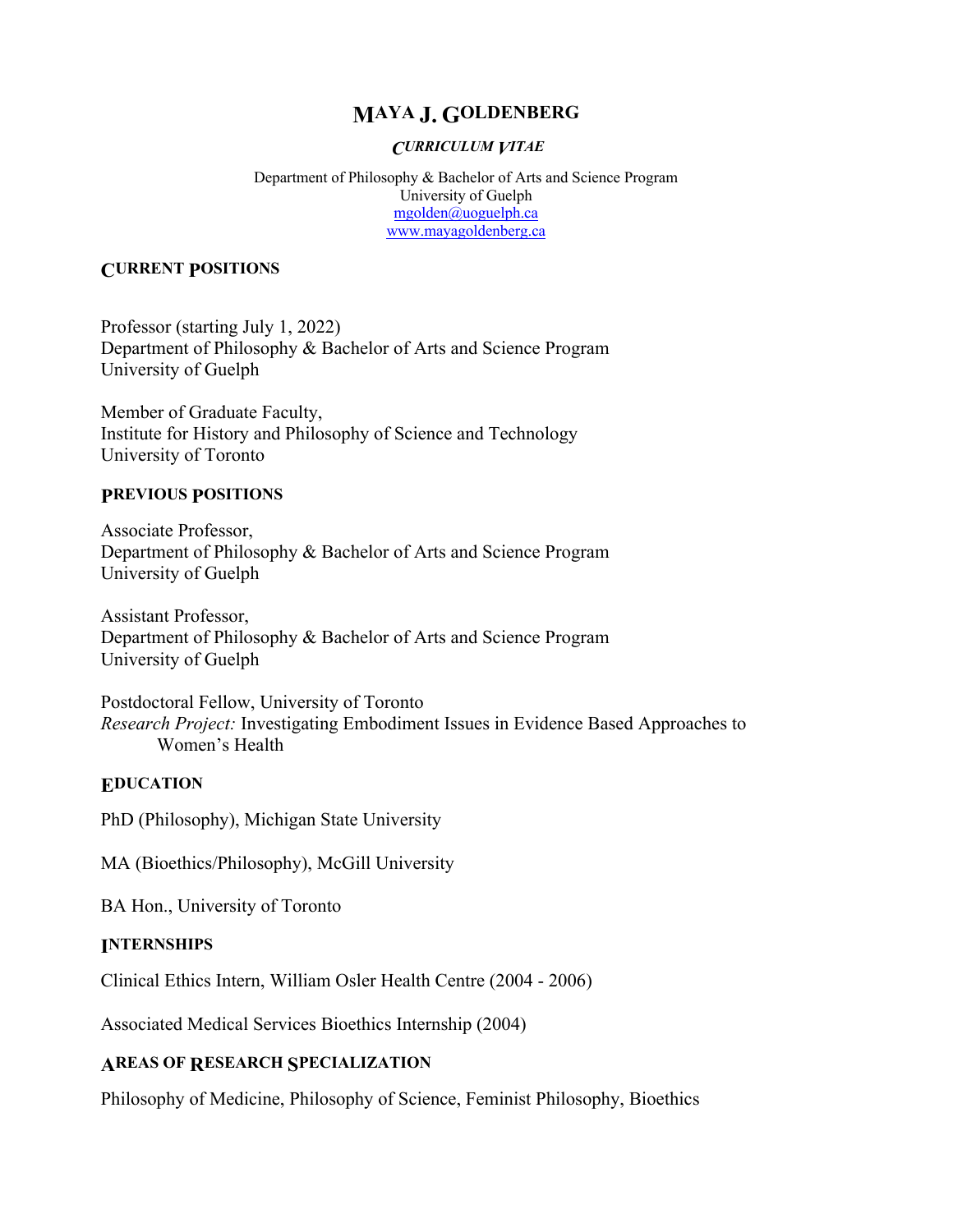### **PUBLICATIONS (ACADEMIC)**

### *BOOKS*

*Vaccine Hesitancy: Public Trust, Expertise, and the War on Science.* Pittsburgh: University of Pittsburgh Press, 2021.

### *ARTICLES & CHAPTERS*

(with Miriam Solomon and Inmaculada De Melo-Martin) "Book Panel: *Vaccine Hesitancy* by Maya J. Goldenberg." *IJFAB International Journal of Feminist Approaches to Bioethics* (in press).

"A Feminist Take on Vaccine Hesitancy." *IJFAB International Journal of Feminist Approaches to Bioethics* 15:1(2022): 180-182.

(with Catherine M. Clase, Elizabeth Dicks, Rachel Holden, et al.) "Can Peer Review Be Kinder? Supportive Peer Review: A Re-Commitment to Kindness and a Call to Action." *Canadian Journal of Kidney Health and Disease*. January 2022. doi:10.1177/20543581221080327

(with Kieran O'Doherty, et al.) "Deliberation on Childhood Vaccination in Canada: Public Input on Ethical Trade-Offs in Vaccination Policy." *AJOB Empirical Bioethics* 12:4 (2021): 253-265.

(with Ross Upshur) "Countering Medical Nihilism by Reconnecting Facts and Values." *Studies in History and Philosophy of Science* 84 (2020): 75-83.

"Rethinking Debates about Pediatric Vaccine Safety: A Feminist View." *Routledge Handbook of Feminist Philosophy of Science* (pp. 423-434) eds. S. Crasnow and K. Intemann. Routledge, 2020.

"Vaccines, Values, and Science." *Canadian Medical Association* 19:14 (8 April 2019): E397-8.

(with Christopher McCron) "'The Science is Clear!' Media Uptake of Health Research into Vaccine Hesitancy," *Knowing and Acting in Medicine* (pp. 113-132) ed. R. Bluhm. Rowman & Littlefield, 2017.

"Public Misunderstanding of Science?" Reframing the Problem of Vaccine Hesitancy." *Perspectives on Science* 24:5 (2016): 552-581.

"Whose Social Values? Evaluating Canada's 'Death of Evidence' Controversy." *Canadian Journal of Philosophy* 45:3 (2015): 404-424.

"The Placebo Orthodoxy and the Double Standard of Care in Multinational Clinical Research." *Theoretical Medicine and Bioethics* 36:1 (2015): 7-23.

"How can Feminist Theories of Evidence Assist Clinical Reasoning and Decision-making?" *Social Epistemology* 29:1 (2015): 3-33.

"Diversity in Epistemic Communities: A Response to Clough." *Social Epistemology Review and Reply Collective* 3:5 (2014): 25-30.

"Evidence-Based Medicine." In *Wiley-Blackwell Encyclopedia of Health, Illness, Behavior, and Society.* eds. W.C. Cockerham, R. Dingwall, and S. Quah. Wiley-Blackwell, 2014.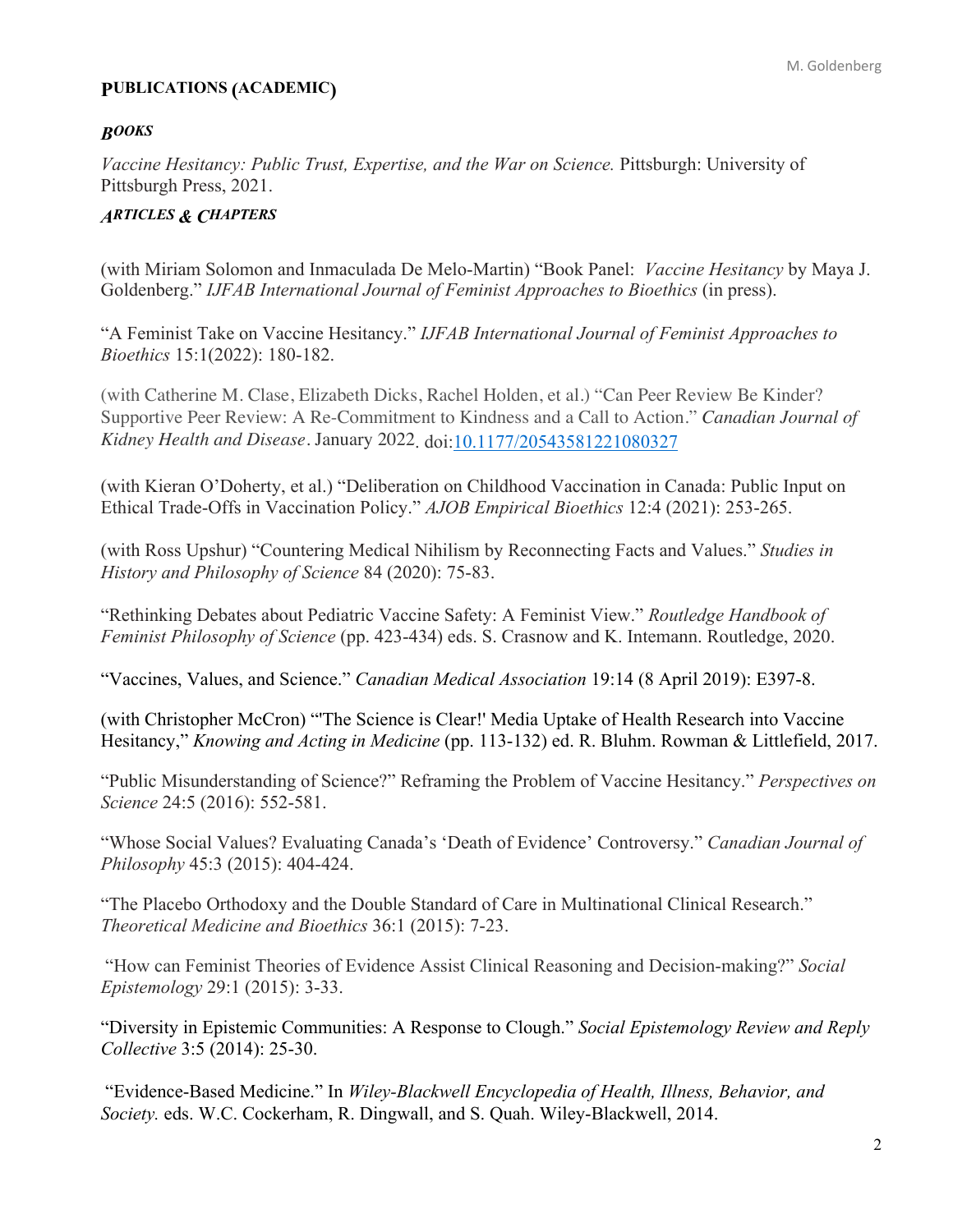"Is 'Scientifically-Informed Yet Humanistic Medicine' the Solution to the Crisis of Modern Medicine? A Friendly Corrective to the Emergent Model of Person-Centered Medicine." *European Journal of Person-Centered Healthcare* 2:1 (2014): 106-113.

(with Loughlin M, Bluhm R, Fuller J, Buetow S, Upshur REG, Borgerson K, Kingma E). "Philosophy, Medicine, and Health Care--Where We Have Come From and Where We are Going." *Journal of Evaluation in Clinical Practice* 20:6 (December 2014): 902-907.

(with Loughlin M, Bluhm R, Stoyanov DS, Buetow S, Upshur REG, Borgerson K, Kingma E). "Explanation, Understanding, Objectivity and Experience." *Journal of Evaluation in Clinical Practice*  19:3 (July 2013): 415-421.

"Defining 'Quality of Care' Persuasively." *Theoretical Medicine and Bioethics* 33:4 (2012): 243-261.

(with Loughlin M, R Bluhm, S Buetow, REG Upshur, , K Borgerson, V Entwistle, E Kingma). "Reason and Value: Making Reasoning Fit for Practice." *Journal of Evaluation in Clinical Practice* 18:5 (2012): 929-937.

"Innovating Medical Knowledge: Understanding Evidence-Based Medicine as a Socio-Medical Phenomenon." In *Evidence-Based Medicine* (pp. 11-28) ed. N Sitara. InTech Publications, 2012.

"A Response to Sestini's (2011) Response." *Journal of Evaluation in Clinical Practice* 17:5 (2011): 1004-1005.

(with Loughlin M, R Bluhm, S Buetow, REG Upshur, K Borgerson, V Entwistle). "Virtue, Progress, and Practice." *Journal of Evaluation in Clinical Practice* 17:5 (2011): 839-846.

"Working for the Cure: Challenging Pink Ribbon Activism ." In *Configuring Health Consumers: Health Work and the Imperative of Personal Responsibility* (pp. 140-159) eds. R Harris, N Wathen, S Wyatt. Palgrave Macmillan, 2010.

"Perspectives in Evidence-Based Women's Health." *Journal of Women's Health* 19:7 (2010): 1235- 1238.

"From Popperian Science to Normal Science. Commentary on Sestini (2010)." Journal of Evaluation in Clinical Practice 16:2 (2010): 306-310.

(with Loughlin M, REG Upshur, R Bluhm , K Borgerson). "Philosophy, Ethics, Medicine and Health Care: The Urgent Need for Critical Practice." *Journal of Evaluation in Clinical Practice* 16:2 (2010): 249-259.

"Clinical Evidence and the Absent Body in Medical Epistemology: On the Need for a New Phenomenology of Medicine." *International Journal of Feminist Approaches to Bioethics* 3:1 (2010): 43-71.

"Iconoclast or Creed? Objectivism and Pragmatism in Evidence-Based Medicine's Hierarchy of Evidence." *Perspectives in Biology and Medicine* 52:2 (2009): 168-187.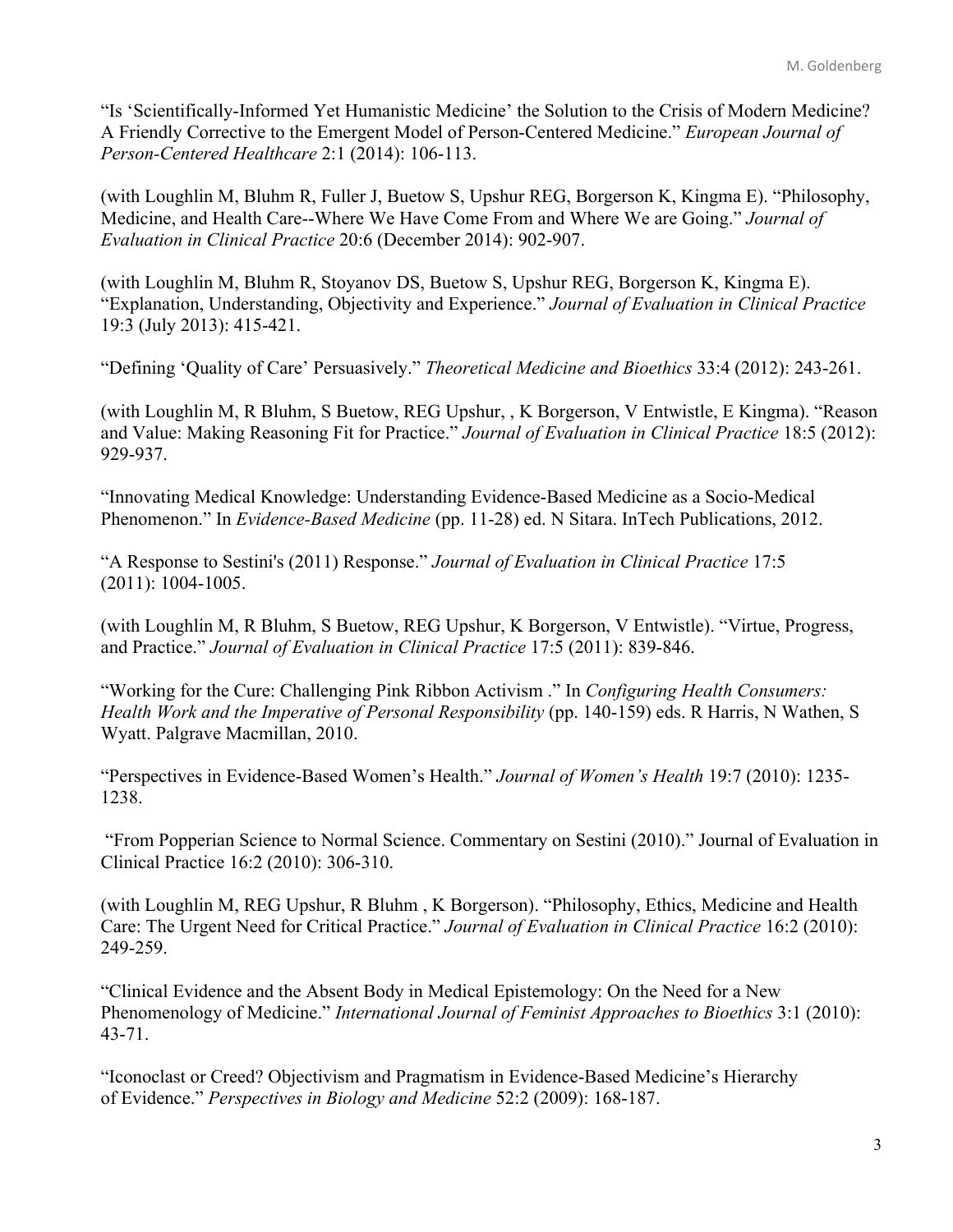(with Borgerson K, R Bluhm). "The Nature of Evidence in Evidence-Based Medicine: Guest Editors' Introduction." *Perspectives in Biology and Medicine* 52:2 (2009): 164-167.

"Women's Health." In *Oxford Encyclopedia of Women in World History*. Oxford University Press, (2007): 440-442.

"The Problem of Exclusion in Feminist Theory and Politics: A Metaphysical Investigation into Constructing a Category of 'Woman'." *Journal of Gender Studies*, 16:2 (2007): 139-153.

(with Secker B, BE Gibson, F Wagner, B Parke, J Breslin, A Thompson, J Lear, PA Singer)*.* "Just Regionalisation: Rehabilitating Care for People with Disabilities and Chronic Illnesses," *BMC Medical Ethics* 7:9 (2006).

"On Evidence and Evidence Based Medicine: Lessons from the Philosophy of Science." *Social Science & Medicine* 62:11 (2006): 2621-2632.

"Evidence Based Ethics? On Evidence Based Practice and the 'Empirical Turn' from Normative Bioethics." *BMC Medical Ethics* 6:11 (2005).

"On Empirical Approaches to Bioethics: Why Moral Deliberation Should Not Be Evidence Based." *Canadian Society for the Study of Practical Ethics Newsletter,* Winter 2006.

# **PUBLICATIONS (REPORTS)**

(with Kieran O'Doherty, Sara Crann, Lucie Bucie, Michael Burgess, Natasha Crowcroft, Megan McMurtry, and Don Willison) *Ontario Vaccine Deliberation Final Report.* December 2017.

(with Secker B, F Wagner, BE Gibson, B Parke, *et al* for The University of Toronto Joint Centre for Bioethics Rehab and Community Care Ethics Research Group). *Ethics of LHINS: Implications for People with Disabilities and Chronic Illnesses*. November 2005.

# **PUBLICATIONS (POPULAR MEDIA)**

"The Surprise of COVID Vaccine Hesitancy." *Open For Debate* , July 26, 2021 https://blogs.cardiff.ac.uk/openfordebate/2021/07/26/the-surprise-of-covid-vaccine-hesitancy-amonghealth-care-professionals/

"COVID Vaccines are Here: Now What?" *Impact Ethics*, December 18, 2020. https://impactethics.ca/2020/12/18/the-coronavirus-vaccines-are-here-now-what/

"COVID-19: Exposing the Crisis of Long-Term Care in Canada." *Impact Ethics,* June 8, 2020. https://impactethics.ca/2020/06/08/covid-19-exposing-the-crisis-of-long-term-care-in-canada/

(with Karen Houle, Monique Deveaux, and Karyn L. Freedman) "There is No Liberal Right to Sex with Students." *Times Higher Education,* May 4, 2017. https://www.timeshighereducation.com/opinion/there-is-no-liberal-right-to-sex-with-students

"A Lack of Trust, Not of Science, Behind Vaccine Resistance." *Toronto Star*, November 9, 2017. https://www.thestar.com/opinion/commentary/2017/11/09/a-lack-of-trust-not-of-science-behindvaccine-resistance.html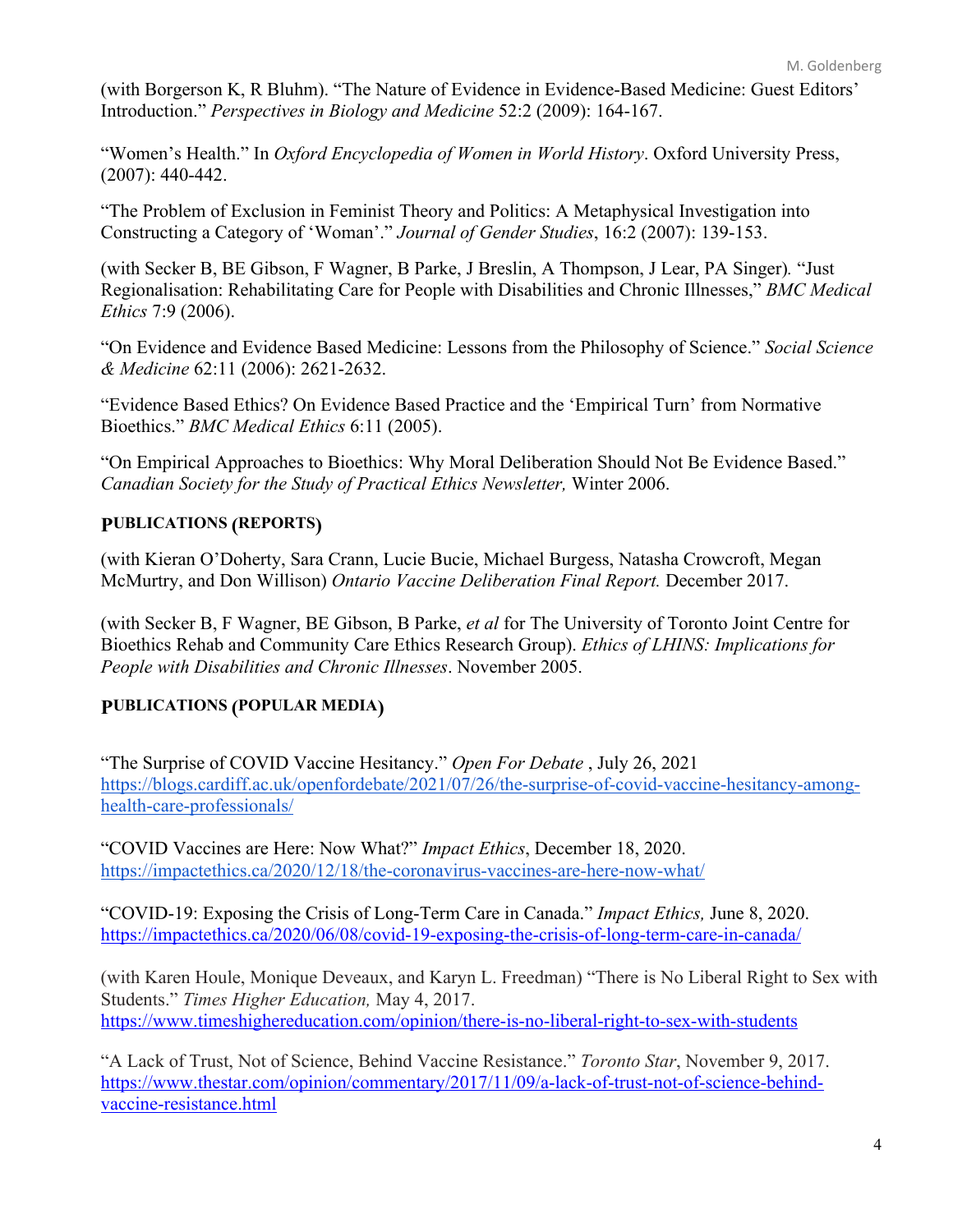"Scientific Illiteracy is Not the Tragedy of Our Times." *Impact Ethics*, September 3, 2015. https://impactethics.ca/2015/09/03/scientific-illiteracy-is-not-the-tragedy-of-our-times/

### **PROFESSIONAL LETTERS**

Goldenberg MJ. "Antivaccination Movement Exploits Public's Distrust in Scientific Authority." *BMJ* 2019;367:I6960 doi: 10.1136/bmj.I6960

Goldenberg MJ. "Re New Power versus Old Power: To Beat Anti Vaccination Campaigners we Need to Learn from Them--An Essay by Perera, Timms, and Heimans." *BMJ* 2019;367 https://www.bmj.com/content/367/bmj.l6447/rr-7

Goldenberg MJ. "Re David Oliver: Vaccination Sceptics are Immune to Debate." *BMJ* 2019;365 https://www.bmj.com/content/365/bmj.l2244/rr-5

Goldenberg MJ. "More than Patient-Centred Care, Patient Expertise." BMJ 2016;354:i5123. https://www.bmj.com/content/354/bmj.i5123/rr-2

Fuller J, REG Upshur, MJ Goldenberg. "Doctors Must Be Trained to Assess Credibility." *Canadian Medical Association Journal,* Jan 7 2014; 186(1): 64. https://www.ncbi.nlm.nih.gov/pmc/articles/PMC3883830/

Fuller J, LJ Flores, REG Upshur, MJ Goldenberg. "Renaissance or Reformation for Evidence-Based Medicine?" *British Medical Journal,* July 30 2014; 349:g4902 doi: 10.1136/bmj.g4902

Goldenberg MJ. "The Doctor-Patient Relationship in the Age of Evidence-Based Health Care (And Not the 'Post-Managed Care Era'): A Response to G. Caleb Alexander and Jonathan Lantos" *American Journal of Bioethics,* Jan-Feb 2006; 6(1): W32.

Goldenberg MJ. "Against Evidence Based Bioethics" *BMJ* 2005; 331:901. https://www.bmj.com/rapidresponse/2011/10/31/against-evidence-based-bioethics

## **PRESENTATIONS**

"Vaccine Hesitancy and Public Mistrust in Science." *Department of Philosophy and the History of Ideas, Aarhus University*. Aarhus, Denmark. June 2022.

"Rethinking Vaccine Hesitancy." *CPHAZ* (Centre for Public Health and Zoonoses) *Symposium,*  University of Guelph. Guelph, ON. May 2022.

"The End of Medical Expertise?" *Max Planck Institute for History of Science,* Berlin, Germany. April 2022.

"Vaccines, Science, Publics, and Democracy." *University of Guelph Retirees Association Spring Forum*. Guelph, ON. April 2022.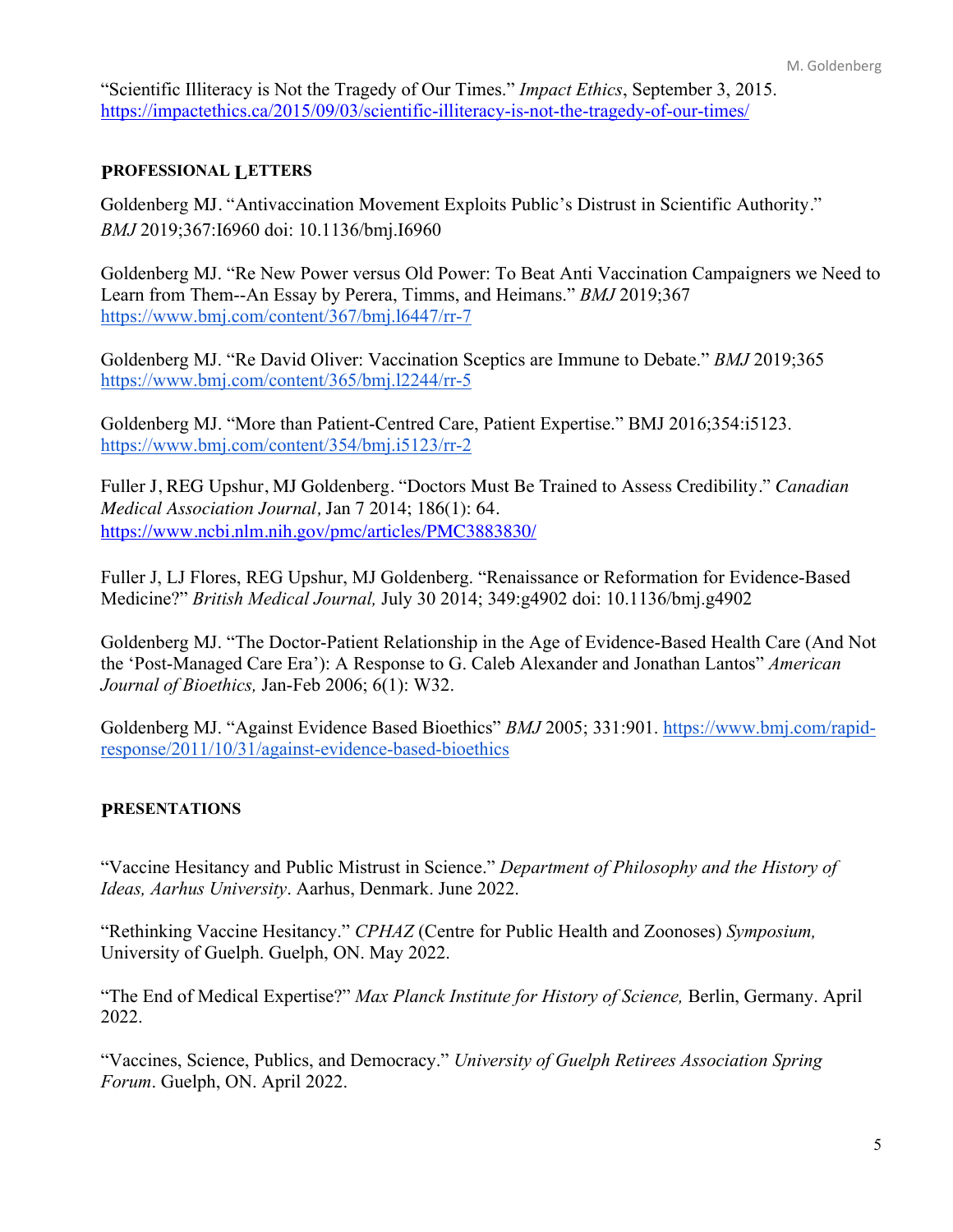"Vaccine Hesitancy: Is This a War on Science?" *Humber President's Lecture Series.* Humber College. Toronto, ON. March 2022. POSTPONED TO NOVEMBER 2022.

"Public Trust in Science." *6th Annual Undergraduate Research Conference on Science, Technology, Medicine, and Society.* Virtual. March 2022.

"Is There a War on Science?" *Laurier Centre for the Study of Canada*. Waterloo, Ontario. February 2022.

"Vaccine Hesitancy: Science, Publics & Democracy." *One Health Seminar,* University of Guelph. Guelph, ON. February 2022.

"Well-Placed Trust and Public Resistance to Science." *McGill Department of Philosophy Colloquium.*  McGill University. Montreal QC. February 2022.

Author Meets Critics Session: *Vaccine Hesitancy Public Trust, Expertise, and the War on Science*  (2021) by Maya Goldenberg (with Miriam Solomon and Inmaculada de Melo-Martin). *American Philosophical Association Central Division,* Chicago. February 2022.

"SJSU Center for Ethics: In Conversation with Maya Goldenberg." *San Jose State University Center for Ethics.* San Jose, CA. January 2022.

"A War on Science? Rethinking Vaccine Hesitancy and Refusal." *UCSD Science Studies Colloquium.*  University of California San Diego. San Diego, CA. January 2022.

"Rethinking Vaccine Hesitancy." *SFU Faculty of Health Sciences Research Seminar*, Simon Fraser University. Vancouver, BC. January 2022.

"Vaccine Policy: A Conversation with Maya Goldenberg." *Provincial Health Services Authority* (British Columbia) *Ethics for Lunch Series*. Vancouver, BC. January 2022.

"Well-Placed Trust & Public Resistance to Scientific Claims." *Sorbonne Séminaire de Recherche en épistémologie Sociale et Formelle*. Paris, France. December 2021.

"Rethinking Vaccine Hesitancy." *Philosophers' Jam Dialogue Series*, Langara College. Vancouver, BC. December 2021.

Invited speaker. *34th International Papillomavirus Conference* IPVC 2021). Virtual conference. November 2021.

"Understanding and Addressing Vaccine Hesitancy." *Department of Pediatrics Research Conference*, University of Buffalo Jacobs School of Medicine. November 2021.

"Rethinking Vaccine Hesitancy and Refusal." *PhilinBiomed (Institute for Philosophy of Biomedical Science) Seminar*, Université de Bordeaux, France. October 2021.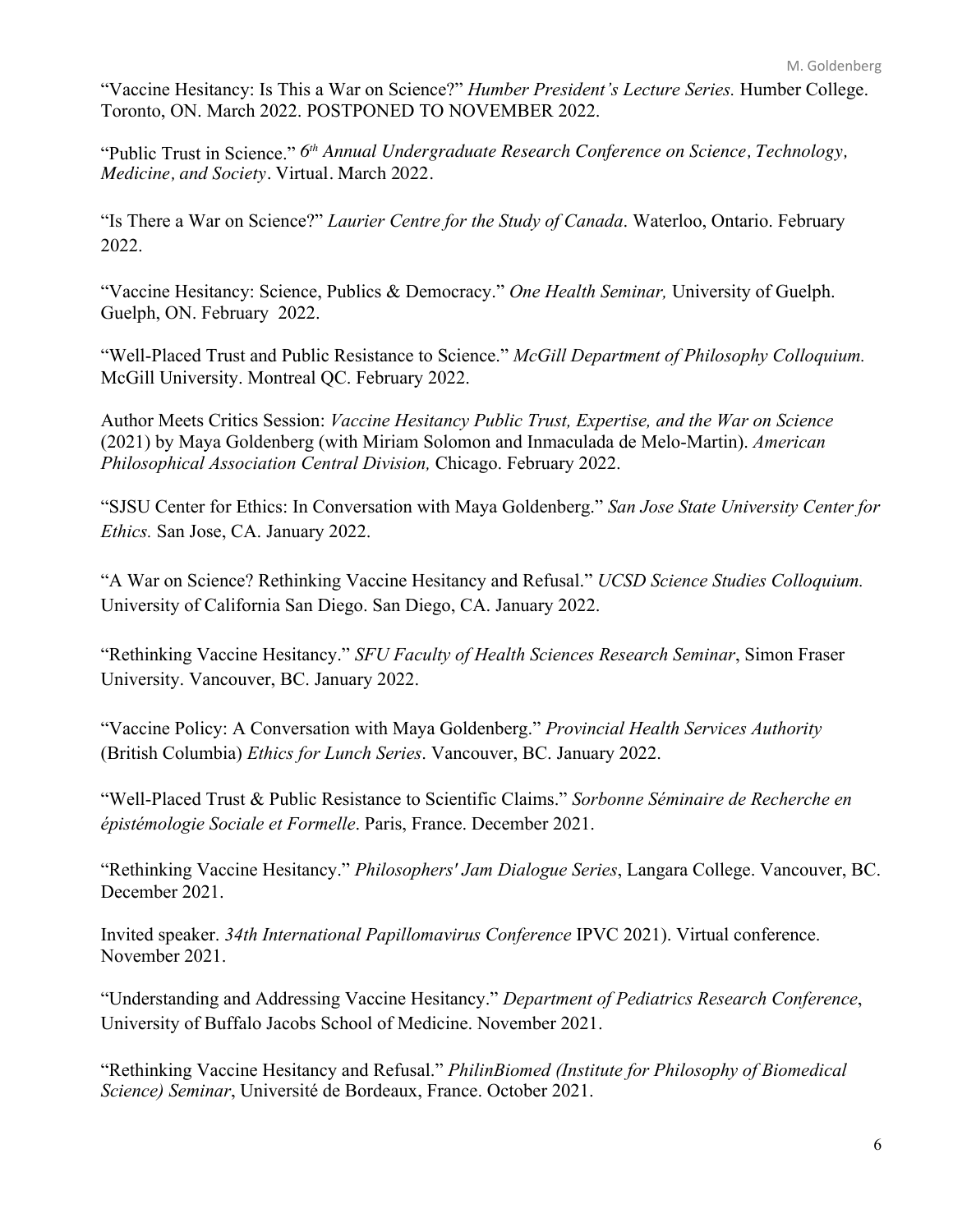Keynote address: "Public Trust in Policy Relevant Science." *Contentious Science, Tricky Politics: Experts and Scientists in Controversial Policy Debates in Europe and North America.* Bordeaux, France. October 2021.

"Lecture 7: A War on Science? The Death of Expertise? Rethinking Vaccine Hesitancy." *PERITIA Lectures,* Virtual. October 2021.

Public Panel: "The Death of Expertise" (with Harry Collins and Steven Sloman) *10th Annual Calgary Public Library Panel,* Calgary. May 2021.

"Understanding and Addressing Vaccine Hesitancy." Bioethics Grand Rounds, *Hospital for Sick Children,* Toronto. May 20, 2021.

Panel: Philosophy of Medicine on COVID-19 (with Trisha Greenhalgh, Alex Broadbent, Ross Upshur, and Sang-Wook Yi). May 2021.

"Oppression and Scientific Authority. Heidi Grasswick with Maya Goldenberg." *On Philosophy - Digital Dialogues Series.* May 2021.

Panelist. Vaccine Hesitancy (with Noni MacDonald, Janice Graham, and Devon Greyson) *Dalhousie Health Law Institute- Public Health Law Agency of Canada.* May 2021. Postponed until later date.

"Vaccine Hesitancy: A New Ethics of Vaccination." (with Cailin O'Connor, Katherine, Furman. Hosted by Stephen John) *Cambridge University,* April 2021.

"Vaccine Access, Vaccine Hesitancy: Challenges to Herd Immunity" (with Rhea Boyd, Mildred Solomon) *Hastings Center Conversations - "Securing Health in a Troubled Time: Equity, Ethics, and the Common Good" Webinar Series.* April 2021.

"COVID Vaccine Hesitancy Among Health Care Workers." Ethics Grand Rounds, *Thunder Bay Regional Health Sciences Centre.* Thunder Bay, ON. April 20, 2021.

Plenary speaker, *Global Health Learning Symposium*, Ahfad University for Women (Sudan), Maastricht University (Netherlands), Manipal Academy of Higher Education (India), McMaster University (Canada), Thammasat University (Thailand), and Universidad del Rosario (Colombia). April 2021.

Panel Discussion: "Science Communication: Expertise and Public Trust" (with Rayies Altaf, Heidi Larson, and Tarun Menon). *Eth.Sci: Ethics of COVID-19 Science.* Hosted by PhilSci India Group. April 2020.

Panelist: "What We Have Learned from COVID-19: The Role of Advanced Practice Nurses in Health Care." *Pan-American Health Organization* webinar. March 2021.

"Authors and Anecdotes Book Club: Featuring Maya Goldenberg" University of Pittsburgh. March 2021.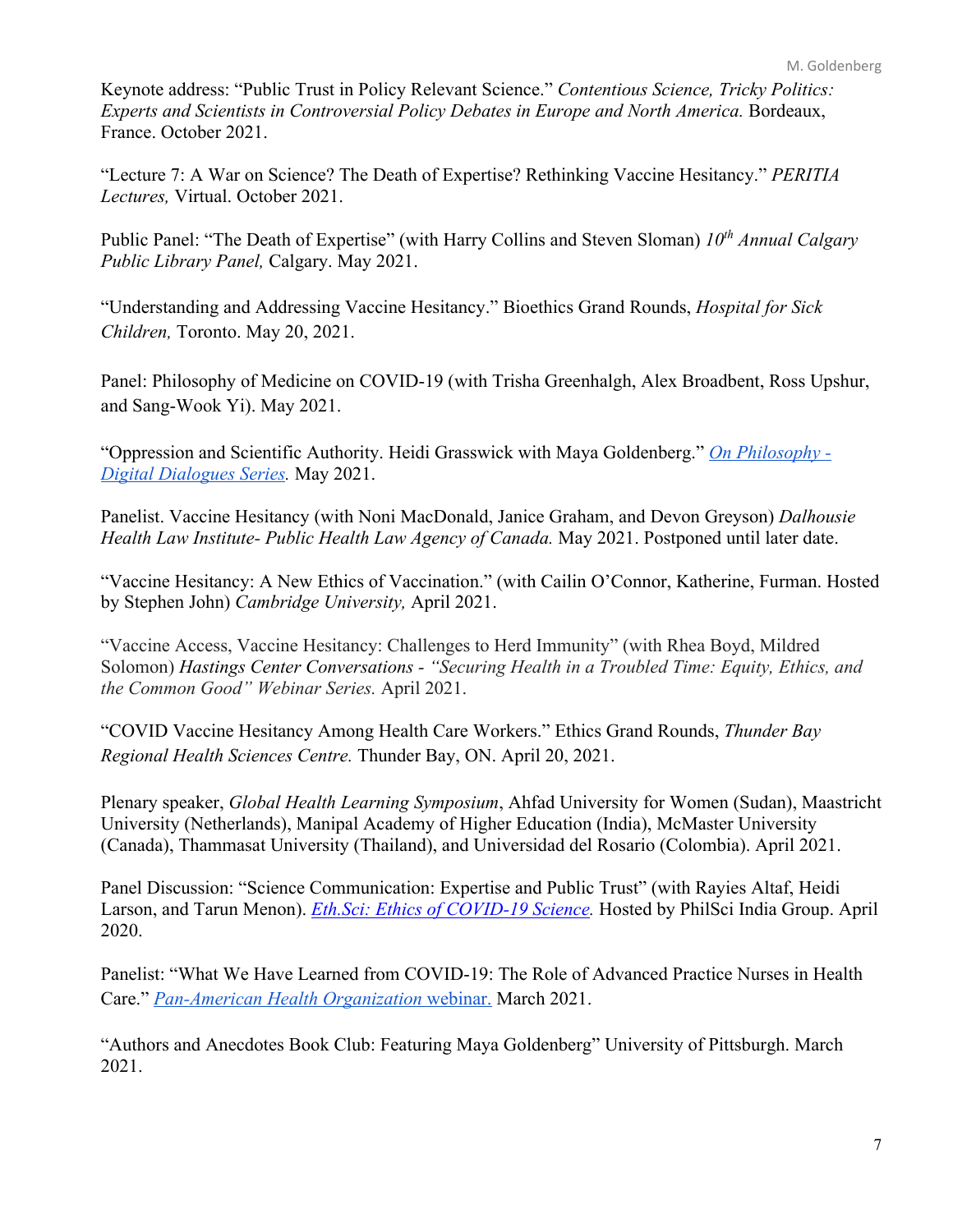"COVID-19 Vaccination Policy" (with Maxwell Smith, Vanessa Gruben, moderator Jacob Shelley. Western Health Law Association, Western University. February 2021.

"Understanding Vaccine Hesitancy." *Centre for Vaccine Preventable Diseases Seminar Series*, Dalla Lana School of Public Health, University of Toronto. February 2021.

Book Symposium on *Vaccine Hesitancy.* "Philosopher Meets Critics" new books series co-hosted by the University of Cologne and the Universidad de Federal de Bahia (Brazil), January 2021.

"COVID and Vaccination Issues" (with Tara Haelle, hosted by Scott Gabriel Knowles). *COVIDCalls* (webcast). Virtual. January 13, 2021.

"Vaccine Hesitancy Among Health Care Workers." *Ethics Grand Rounds, William Osler Health Centre,* Brampton, ON. January26, 2021.

"Ethical Considerations on a COVID Vaccine." Plenary Session, *Australasian Associhttps://www.pscp.tv/w/1ynKOBwajbkxR?t=2sation of Bioethics and Health Law*. December 2020.

"COVID-19 Vaccination in an Era of Vaccine Hesitancy" [panelist] *WHO Global Health Network "Epidemic Ethics" Webinar Series*, October 2020.

Panel presentation to University of Guelph Board of Governors on COVID-19 research at the University of Guelph. October 2020.

## **2020-2021 Virtual book tour for** *Vaccine Hesitancy: Public Trust, Expertise, and the War on Science.*

Eastern Carolina University - "Dialogues in Humanities" public panel Universidad Nacionale Autonoma de Mexico – Department of Philosophy Washington University in Saint Louis – Department of Philosophy University of Texas at San Antonio– Department of Philosophy Dalhousie University– Department of Philosophy University of Adelaide - Public Engagement in Science and Technology Research Collaboratory University of Haifa – Department of Philosophy McGill University - Institute for Health and Social Policy Michigan State University - Socially Engaged Philosophy of Science York College of Pennsylvania- public talk Durham University - CHESS: Centre for Humanities Engaging Science and Society University of Manitoba – Centre for Professional and Applied Ethics Queen's University - School of Medicine Oxford University - TORCH: The Oxford Research Centre in Humanities University of Cincinnati - Center for Public Engagement with Science: "Vaccine Hesitancy. An Interview with Author Maya J. Goldenberg" hosted by the Mercantile Library University of Cincinnati - Public Engagement with Science Research Group Montana State University- public panel University of Cambridge - Department of Philosophy Ontario Association of Medical Radiation Scientists - keynote speaker at annual meeting Hospital for Sick Children (Toronto) - Bioethics Grand Rounds Sonography Canada - webinar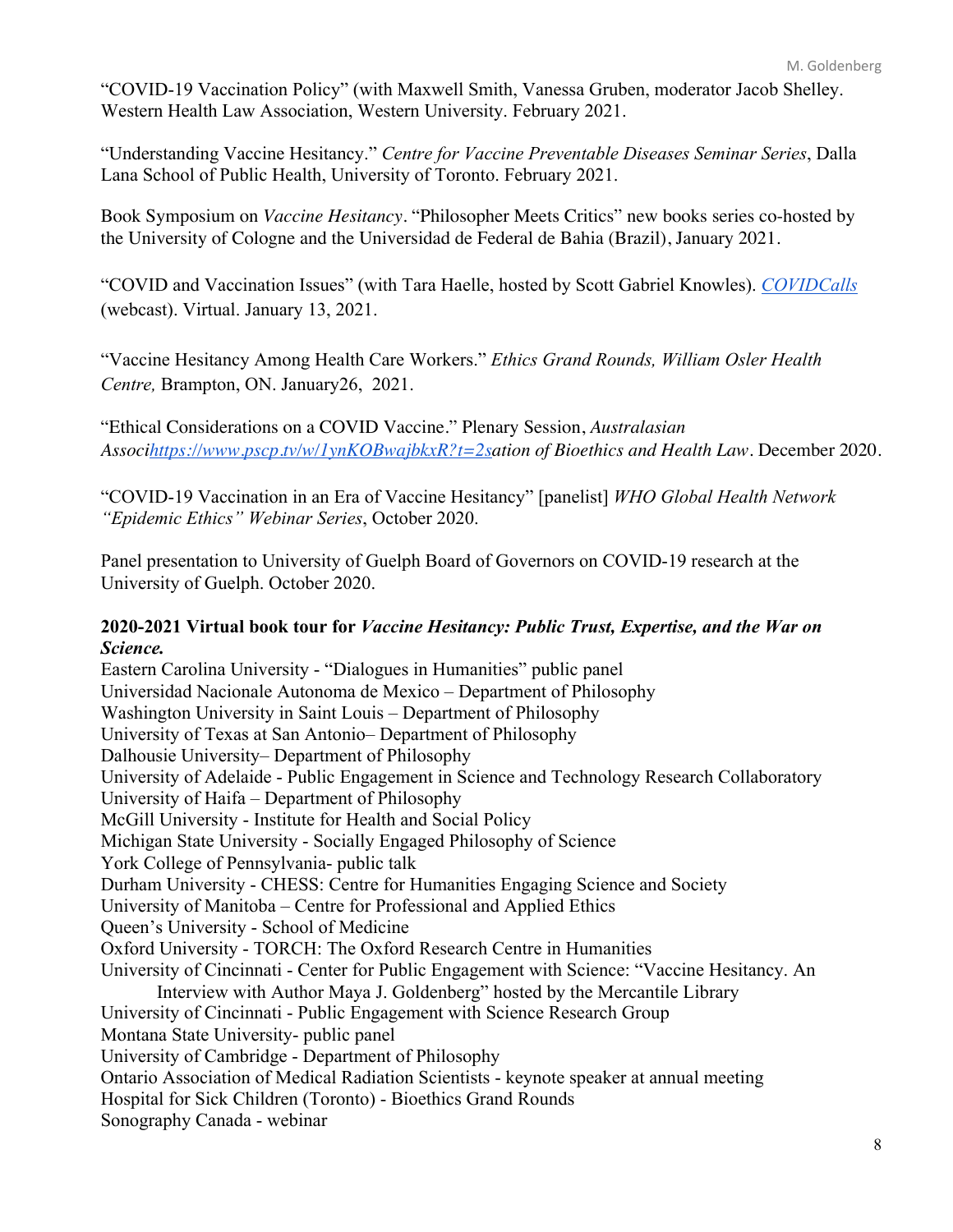New York University Grossman Medical School - Division of Medical Ethics

"Will Canadians Accept a COVID-19 Vaccine?" *Café Bioethics*, University of Toronto, June 2020.

"Epistemic Issues in Public Trust in Science." *47th Annual Philosophy of Science Conference at the Inter-University Center for Post-Graduate Studies,* Dubrovnik, Croatia. April 2020. \*This conference was cancelled due to COVID 19 travel restrictions

"Trust in Science and Engineering/ Trust in Scientists and Engineers – Issues of Data-Driven Decision Making, Policy Issues and Data Sharing." *4th Annual Ursula Franklin Forum on Science, Engineering and Society*. Massey College, University of Toronto. March 2020.

"The Death of Expertise?" Public lecture as part of public lecture series "Evidence in the Age of Mass Information" hosted by the Rotman Institute of Philosophy, Department of Philosophy, and London Public Library. London Public Library, London, ON. November 2019

Invited speaker, *Global Vaccination Summit*. www.globalvaccinationsummit.com, Virtual event. September 16-23, 2019.

"A War on Science? The End of Expertise? Reframing the Problem of Expertise." *University of California Philosophy Colloquium* (co-sponsored by Medical Humanities Series) Irvine, CA. May 2019.

"Public Trust and the Scientific Consensus on Childhood Vaccines." *Wilfrid Laurier University Philosophy Colloquium,* March 2019.

"A War on Science? The Death of Expertise? Reframing the Problem of Vaccine Hesitancy and Refusal." *Intersections* | *Cross-sections Communications Conference*, Ryerson University, March 2019.

"Public Trust and the Scientific Consensus on Childhood Vaccines." *University of Waterloo Philosophy Colloquium,* March 2019.

"Public Mistrust and Health Communications on Vaccine Hesitancy and Refusal." *Education Research Community Annual Colloquium*, Li Ka Shing Knowledge Institute, St. Michael's Hospital, Toronto, February 2019.

"Teaching Uncertainty: Advancing Social Sciences and Humanities Curricula in Health Professional Education." *Fixing the Broken Links: Toward Integrating Social Sciences and Humanities and Health Professions Education*, St. Michael's Hospital, Toronto. December 2018.

"The Death of Expertise, the War on Science, and Poor Public Trust in Scientific Institutions." *Philosophy of Science Association.* Seattle, WA, November 2018.

"Public Trust and the Scientific Consensus on Childhood Vaccines" *Research, Trust and Policy Workshop,* University of Helsinki, October 2018.

"A War on Science? The Death of Expertise? Reframing Vaccine Hesitancy." *Public Health Ontario Grand Rounds.* Toronto, September 2018.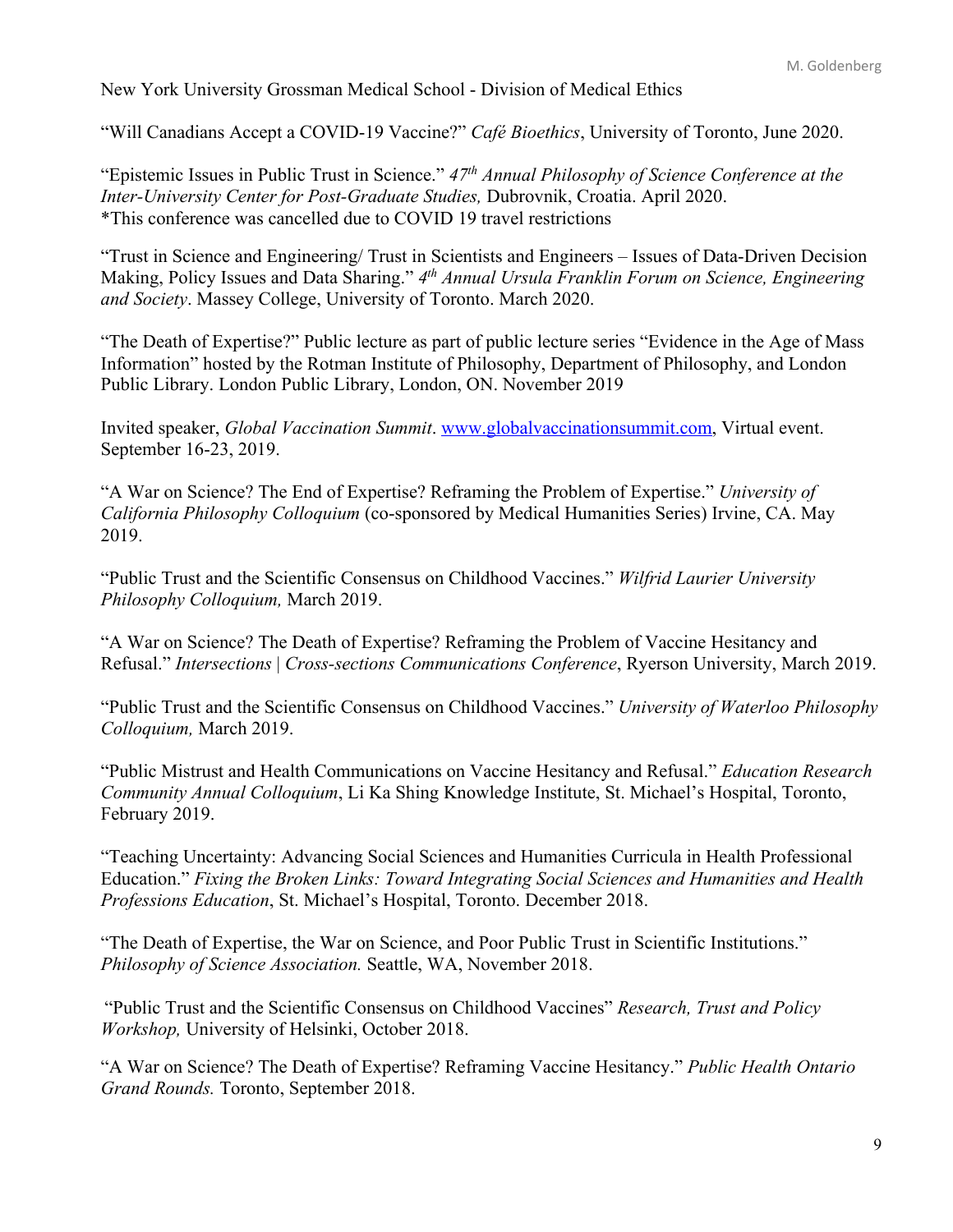"The Death of Expertise? Reframing Vaccine Hesitancy as Public Mistrust of Science." *6th Annual Upshur Lecture in Public Health Ethics.* University of Toronto, March 2018.

"Reframing the Problem of Vaccine Hesitancy." *Distinguished Lecture Series, Committee on History and Philosophy of Science, University of Colorado at Boulder*. April 2018.

"The Current Status of Values in Evidence Based Medicine." *Implementing Values in the Construction of Evidence Based Medicine*, Oxford, England, April 2018.

"Public Trust and the Death of Expertise." Critical Perspectives on Vaccine Hesitancy Symposium. University of Toronto, February 2018.

"Reframing the Problem of Vaccine Hesitancy." *Ruggles Lecture in Philosophy of Medicine*. Toronto, ON, June 2017

"Trust and the Scientific Consensus on Childhood Vaccines." *Canadian Society for History and Philosophy of Science.* Toronto, ON, May 2017,

"Reframing the Problem of Vaccine Hesitancy." *Canadian Society for the Study of Practical Ethics*. Toronto, ON, May 2017.

"Vaccine Hesitancy and Public Mistrust of Scientific Institutions." *Canadian Immunization Research Network Annual General Meeting.* Halifax, NS, May 2017.

"Reframing the Problem of Vaccine Hesitancy." *Canadian Society for Practical Ethics,* Toronto, ON. May 2017.

"Trust and the Scientific Consensus on Childhood Vaccines." *Canadian Society for History and Philosophy of Science,* Toronto, ON. May 2017.

"Trust, Credibility, and the Scientific Consensus on Childhood Vaccines." *Michigan State University Philosophy Colloquia,* East Lansing, MI. February 2017.

"You Can't Change an Anti-Vaxxer's Mind: Cognitive Dissonance, Cultural Cognition, and Conspiracy Theories." *University of Texas at Dallas Center for Values in Medicine, Science and Technology*, Dallas, TX. April 2016.

"Public Resistance to Science." *National Judicial Institute: Science in the Courtroom*, Montreal, PQ. February 2016.

"Primer on Philosophy of Science." *National Judicial Institute: Science in the Courtroom*, Montreal, PQ. February 2016.

"The Maverick as Scientific Hero: On the Making of Andrew Wakefield's Expertise in the Vaccine-Safety Debate." *FEMMS Feminist Epistemologies, Methodologies, Metaphysics and Science Studies.* Waterloo, ON. August 2014.

"Subject? Object? Patient? Complex Biological Machine? The Phenomenology of Person and the Person-Centered Approach to Healthcare." *European Society for Person Centered Healthcare*, July 2014. Madrid, Spain.

"Philosophy of Science Meets Evidence-Based Medicine." (Panel: Statistical Education of Scientists in Light of Philosophy of Science) *Canadian Statistical Society.* Toronto, ON. May 2014.

Commentator on Stathis Psillos' "Evidence Wanted: Dead or Alive." *Institute of History and Philosophy of Science and Technology - Situating Science Joint Colloquium*, Toronto ON. April 2014.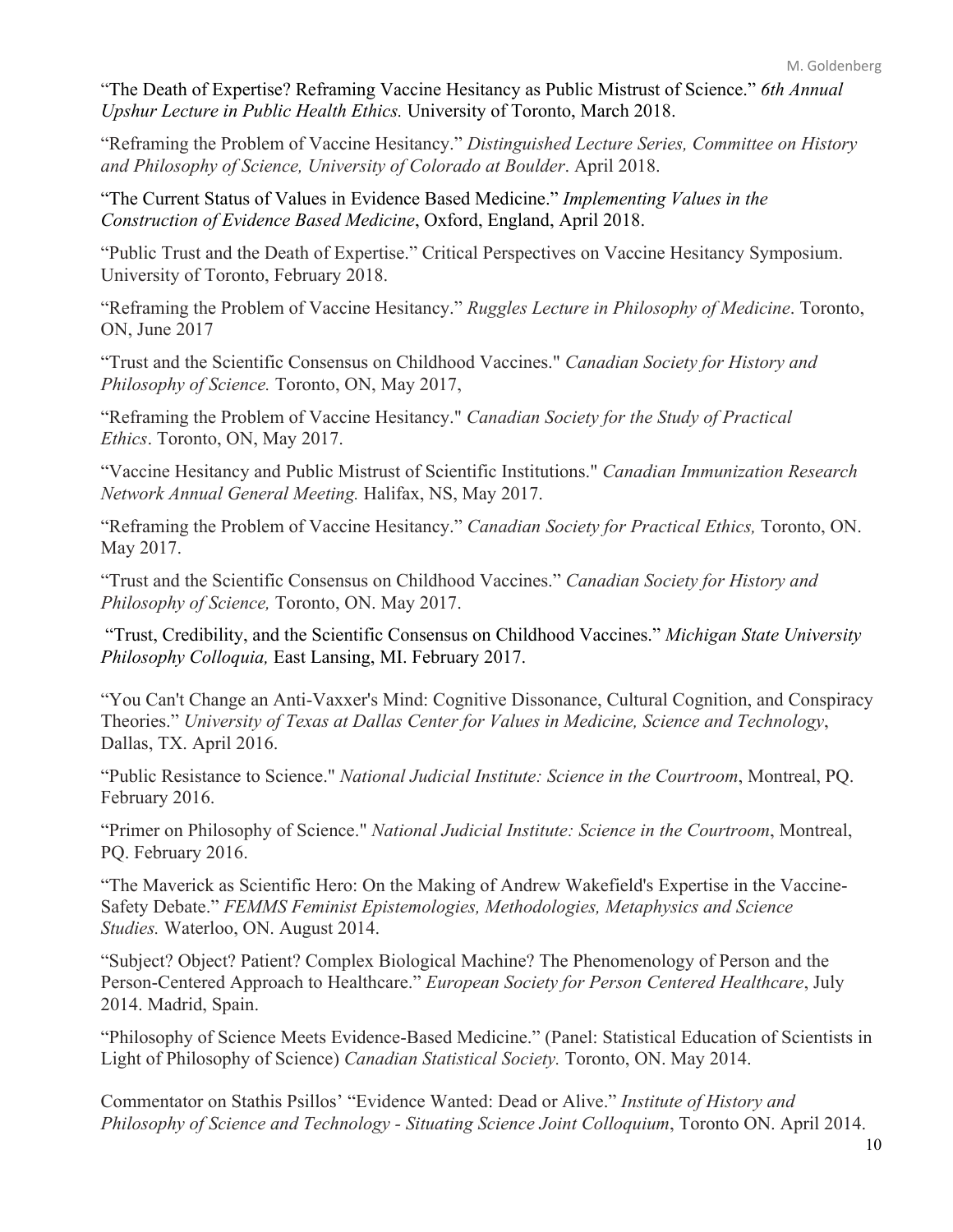"Vaccine Hesitancy and Public Misunderstanding of Science." *Science in Public: Communication, Contestation and Credibility -* Science and Technology Studies (STS) Workshop. St. Thomas University, New Brunswick, NB. March 2014.

"The Fearful Public and Vaccine Hesitancy: A Challenge for Physicians." *University of Toronto Medical School History and Philosophy of Healthcare Interest Group*. Toronto, ON. February 2014.

"The Placebo Orthodoxy and Multinational Trials." *Joint Centre for Bioethics Seminar Series.* Toronto, ON. January 2014.

"The Placebo Orthodoxy and the Double Standard of Care in Multinational Clinical Trials." *Philosophy of Medicine Roundtable,* Columbia University, New York, NY. November 2013.

"Epistemic Trust and Vaccine Hesitancy." *Institute for the History and Philosophy of Science and Technology Colloquium Series*, University of Toronto, Toronto, ON. September 2013.

"Public Misunderstanding of Science? Reframing the Problem of Vaccine Hesitancy." *Society for Philosophy of Science in Practice,* June 2013, Toronto, ON.

"Heroes and Scoundrels: Trust and Blame in the Vaccine-Autism Scandal." *Arts, Science and Technology Research Alliance Speaker Series*, University of Guelph, Guelph, ON. March 2013

"Is Evidence Based Medicine Good for Women's Health?" *Collaborative Program in Women's Health – Gender & Health Seminar.* University of Toronto, April 2012.

"Philosophical Considerations of Evidence Based Practice." *Clinical Psychology Colloquium,*  University of Guelph. Guelph, ON. April 2012.

"The MMR Vaccine Scandal and Trust in Science." *GTA Symposium on History, Philosophy, and Social Studies of Science, Technology, and Medicine*. University of Guelph, Guelph, ON. May 2011.

"Reclaiming Evidence in Feminist Science Studies: A Revised View." *XIV International Association of Women Philosophers (IAPh) Symposium: Feminism, Science and Values*. London, ON. June 2010.

"Ethics and the Evidence of Evidence-Based Medicine." *Specialist Seminar in Empirical Ethics*. Department of Humanities, University of Tilburg, Tilburg, Netherlands. December 2010

"Responsibility and Pink Ribbon Activism" *Canadian Society for Women in Philosophy*. University of Guelph, Guelph, ON. October 2009.

"FAB (Feminist Approaches to Bioethics) Panel: Gender, Feminism and Evidence." *Canadian Society for Bioethics*. Hamilton, ON. June 2009.

"Resituating Evidence in Feminist Science Studies." *Society for Philosophy of Science in Practice*. University of Minnesota, Minneapolis, MN. June 2009.

"Evidence and Governance in Women's Healthcare." *University of Warwick Women's Health Workshop Series*, Coventry, UK. May 2009.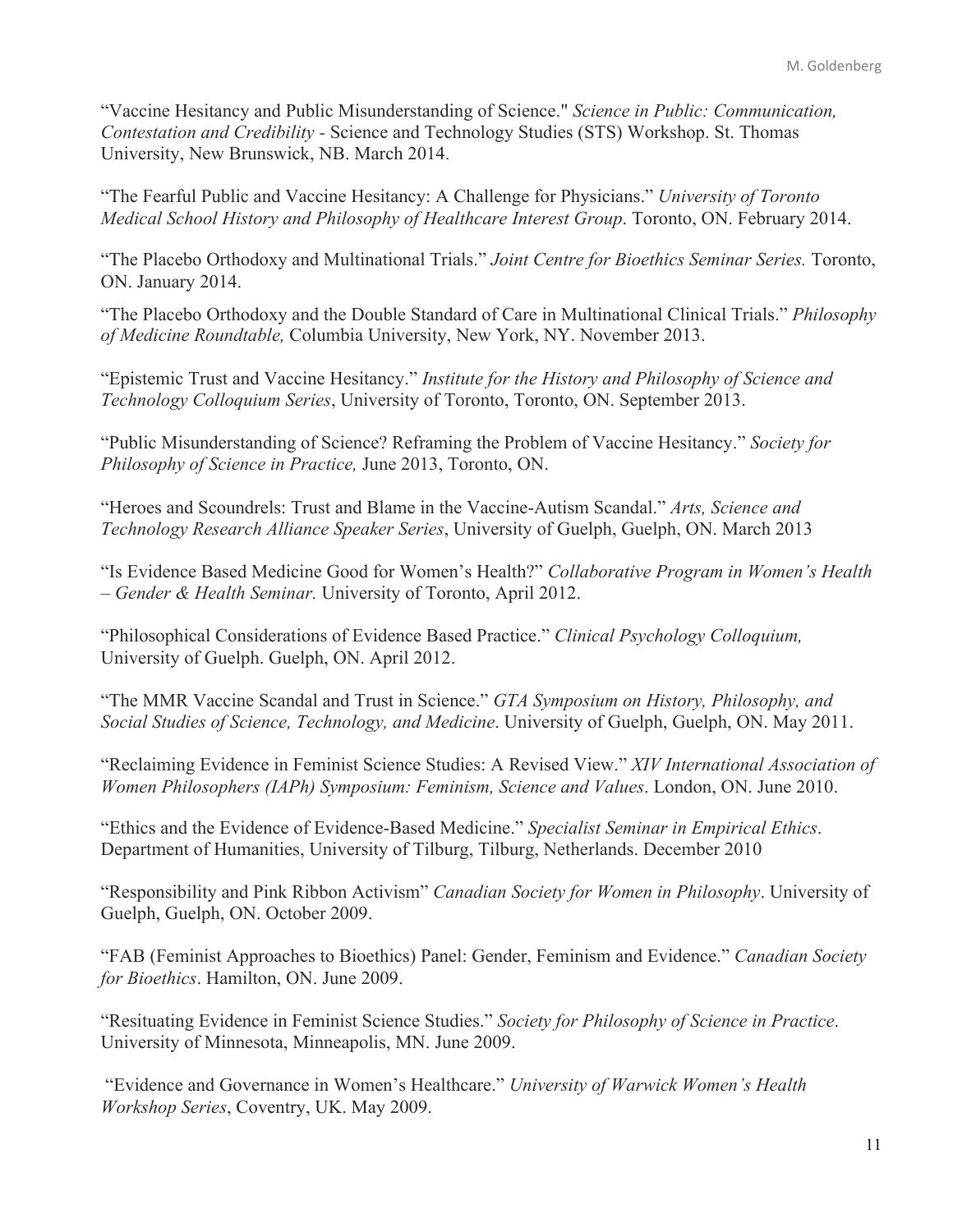"Campaigning for the Cure: Women's Health and the Ethics of Pink Ribbon Activism." *Working to Be Healthy: Negotiating Health Information and Technology in a Consumerist Age*. London, ON. May 2009

"Clinical Evidence and the Absent Body in Medical Epistemology." *Canadian Philosophical Association*. Vancouver, BC. June 2008.

"Advancing an Ethics of Evidence for Biomedical Ethics." *Canadian Society for the Study of Practical Ethics*, Vancouver, BC. June 2008.

"Rehabilitating the Evidence in Evidence-Based Medicine: A Davidsonian Account of Evidence." *Philosophy of Medicine Roundtable*, Birmingham, AL. March 2008.

"Closing Remarks." *Critical Debates in Evidence-Based Medicine: Where We've Been and Where We're Going*, Toronto, ON. November 2008.

"Clinical Evidence and the Absent Body in Medical Epistemology." *Canadian Society for Women in Philosophy*. Windsor, ON. October 2008.

"Clinical Evidence and the Absent Body." *Feminist Approaches to Bioethics*. Rijeka, Croatia. September 2008.

"Challenging the Hierarchy of Medicine in Evidence Based Medicine." *Society for Philosophy of Science in Practice*, 1st Biennial Conference. University of Twente, Enschede, Netherlands. August 2007.

"Theorizing Within/Against Health." *National Women's Studies Association*. St. Charles, IL. July 2007.

"On Evidence and the Embodied Experience of Illness: A Phenomenology of Evidence Based Health Care." *Women's Mental Health Program Grand Rounds*, Women's College Hospital. Toronto, ON. May 2007.

"Advancing an Ethics of Evidence." *University of Toronto Joint Centre for Bioethics,* Toronto, ON. April 2007.

"Investigating Embodiment Issues in Evidence Based Approaches to Women's Health: Part I. Phenomenology of Illness and the Absent Body" *Healthcare, Technology and Place Seminar Series.* University of Toronto. November 2006.

"Complementary and Alternative Medicine (CAM) in the Hospital," *William Osler Health Centre Ethics Forum,* Etobicoke, ON. June 14. 2006.

"Iconoclast or Creed: Objectivism, Pragmatism, and Evidence Based Medicine's Hierarchy of Evidence." *Canadian Society for the History and Philosophy of Science.* Saskatchewan, SK. May 2006.

"On the Power/Knowledge of Evidence Based Medicine: A Political Economy Perspective." *Canadian Philosophical Association,* Saskatoon, SK. May 2006.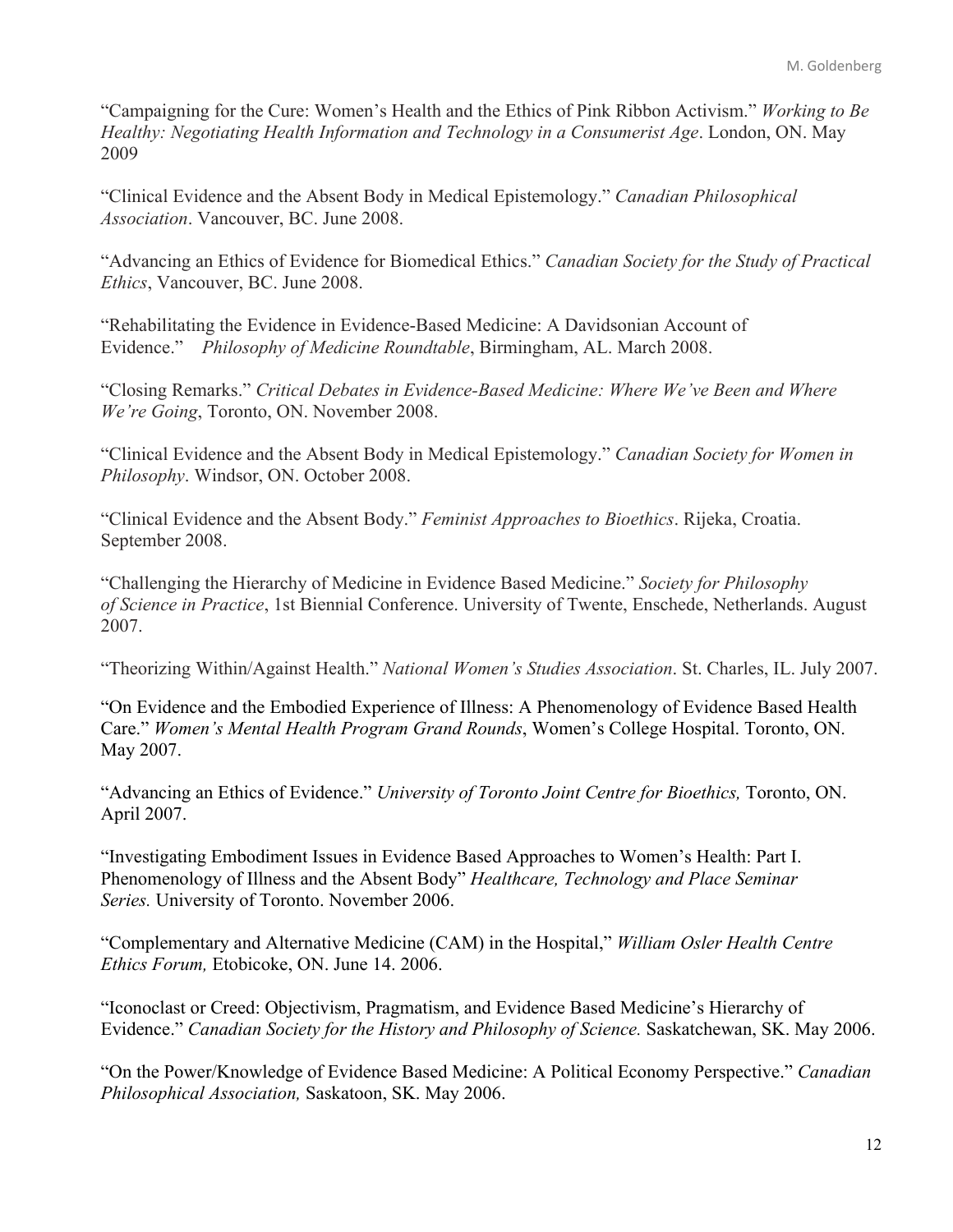"On *Evidence Based* Approaches to Decision Making and the Role of Empirical Evidence in Moral Judgments," *Ryerson University Department of Philosophy Colloquium Series*, Toronto, ON. November 2005.

"Evidence Based Bioethics? The Empirical Turn and a Crisis of Confidence in Bioethics," *Canadian Bioethics Society*, Halifax, NS. October 2005.

"The Ethics of Bioethics: Public Perceptions, Accreditation, Big Pharma and Other Questions of Legitimacy in the Professionalisation of Bioethics," *University of Toronto Joint Centre for Bioethics Clinical Ethics Forum*. Toronto, ON. March 11, 2005

"Feminist Responses to Evidence Based Practices: Alternative Configurations of Evidence and the Problem of Relativism in Feminist Epistemology," *Canadian Women's Studies Association,*  London, ON. June 2005.

"On Evidence Based Ethics and the 'Empirical Turn' in Medical Ethics," *Canadian Society for the Study of Practical Ethics*, London, ON. May 2005.

"On Evidence and Evidence Based Medicine: Lessons from the Philosophy of Science," *American Society for Bioethics and Humanities*. Philadelphia, PA. October 2004.

"Privilege and Performativity in J. L. Austin's Speech Act Theory." *Canadian Philosophical Association*, Halifax, NS. May 2003.

"The Problem of Exclusion in Feminist Theory and Politics: A Metaphysical Investigation into Constructing a Category of 'Woman'." *Canadian Women's Studies Association*, Halifax, NS. June 2003.

"Privilege and Performativity: The Workings of Privilege in Speech Act Theory." *Society for Women in Philosophy (Midwest Division)*, East Lansing, MI. March 2003.

"Commentary: Creating Sexuality—Self-Constitution and Perversion in the Ethics of Michel Foucault." *Michigan State University 3rd Annual Philosophy Graduate Student Conference*, East Lansing, MI. October 2001.

"Moral Deliberation in the Clinic: Theory and Practice in Equilibrium." *Canadian Bioethics Society,*  Quebec City, PQ. October 2000.

"Sexuality in the Nursing Home." *Canadian Bioethics Society*, Edmonton, AB. October 1999.

## **INVITED WORKSHOPS**

*Vaccine Trust: Community Collaborative.* National Preparedness Leadership Initiative, Harvard University.Virtual Workshop. April 6, 2021.

*Vaccination Engagement Roundtable.* The British Academy, Social Science Research Council, and the UK's Science & Innovation Network. Virtual Workshop. October 8, 2020.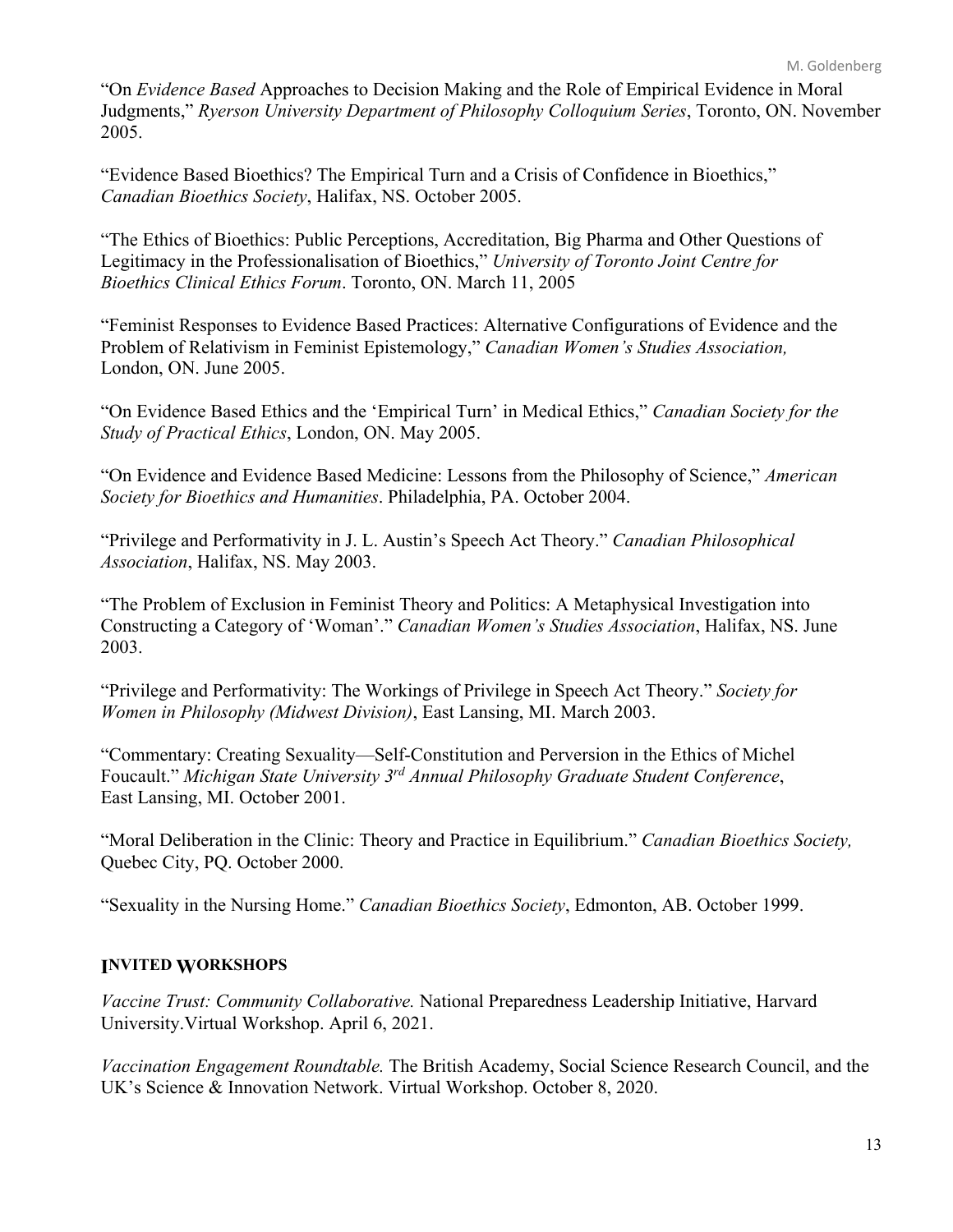Outcome: Mills, M. "COVID-19 Vaccine Deployment: Behaviour, Ethics, Misinformation and Policy Strategies." *Royal Society,* October 2020.

https://royalsociety.org/-/media/policy/projects/set-c/set-c-vaccine-deployment.pdf

*Integrating Values in Evidence-Based Medicine*. London School of Economics*,* London, UK. October 18-21, 2019.

### **EDITORIAL WORK**

Associate Editor for *Philosophy of Medicine,* 2020- present.

Guest co-editor for special issue of *Studies in History and Philosophy of Science Part C* featuring paper from the 7th International Philosophy of Medicine Roundtable meeting in Toronto, 2017

Guest co-editor for "Philosophy and Medicine" series (5 issues) in *Journal of Evaluation in Clinical Practice*, 2010-2015

"Diseases, Patients, and the Epistemology of Practice" (Vol. 21, Iss. 3, Summer 2015)

"Explanation, Understanding, and Experience" (Vol. 19, Iss. 3 - Summer 2013)

"Reasoning in Medicine" (Vol. 18, Iss. 5 - Winter 2012)

"Progress in Medicine" (Vol. 17, Iss. 5 - Fall 2011)

"Ethics, Epistemology, and Medicine" (Vol. 16, Iss. 2 – Spring 2010)

Guest co-editor for special issue of *Perspectives in Biology and Medicine* on Evidence-Based Medicine (Vo. 52, Iss. 2; Spring 2009).

### **RESEARCH GROUPS**

Philosophy of Medicine Working Group member, 2017-present

### **ADVISORY AND EDITORIAL BOARDS**

EU Horizon 2020 programme call Addressing low vaccine uptake (ID: SC1-BHC-33-2020)*: VAX-TRUST: Addressing Vaccine Hesitancy in Europe* (PI: Pia Vuolanto, University of Tampere). 2022-present

Book Series: *Science, Values and the Public*, University of Pittsburgh Press. 2019-present

Editorial Board, *Studies in History and Philosophy of Science,* Elsevier. 2017-present

Advisory Board, *Feminist Philosophy Quarterly*. 2015-present

### **GRANTS**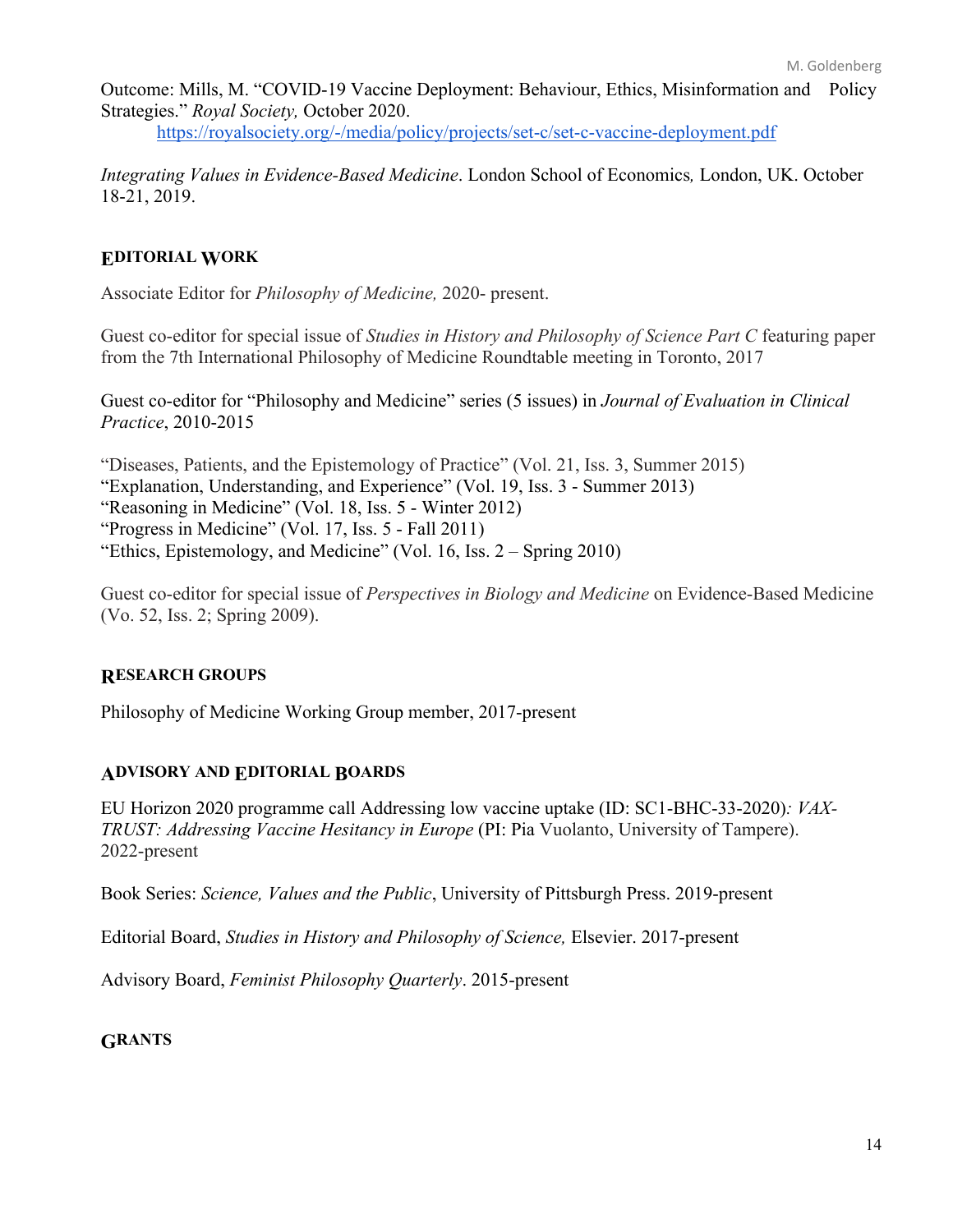| 2022-2024 | The Politics of Health: A KMb<br><b>Podcast Series</b>                                                                   | Principal<br>Investigator | <b>SSHRC</b> Connections<br>Grant                                         |
|-----------|--------------------------------------------------------------------------------------------------------------------------|---------------------------|---------------------------------------------------------------------------|
| 2022-2027 | Epistemic Corruption                                                                                                     | Collaborator              | <b>SSHRC</b> Insight<br>Grant                                             |
| 2021-2023 | Listening for Justice: Blending<br>Stories and Science for Vaccine<br><b>Education with Black and PSW</b><br>Communities | Co-Investigator           | Government of<br>Canada<br>Immunization<br>Partnership Fund               |
| 2021-2022 | Reducing COVID-19 Vaccine<br>Hesitancy in Canadian<br>Immigrants                                                         | Co-Investigator           | <b>CIHR</b> Operating<br>Grant                                            |
| 2020-2021 | Overcoming COVID-19 Vaccine<br>Hesitancy                                                                                 | Collaborator              | McGill<br>Interdisciplinary<br>Initiative in<br>Infection and<br>Immunity |
| 2018-2019 | Fixing the Broken Links:<br>Toward<br>Integrating Social Sciences and<br>Humanities in the Health<br>Professions         | Collaborator              | <b>SSHRC</b> Connection<br>Grant                                          |
| 2017-2018 | Integrating Values into<br><b>Evidence-Based Medicine</b>                                                                | Collaborator              | <b>Wellcome Trust</b>                                                     |
| 2016-2018 | Across the Great Divide:<br>Challenging the Qualitative-<br>Quantitative Paradigm Gap                                    | Co-Investigator           | <b>SSHRC</b> Insight<br>Development Grant                                 |
| 2016-2017 | Public Deliberation on Vaccine<br>Hesitancy                                                                              | Co-Investigator           | <b>CIHR Project Grant</b>                                                 |
| 2009      | Retheorizing Medical Evidence<br>and the Clinical Body                                                                   | Principal<br>Investigator | <b>SSHRC</b> General<br>Research Grant                                    |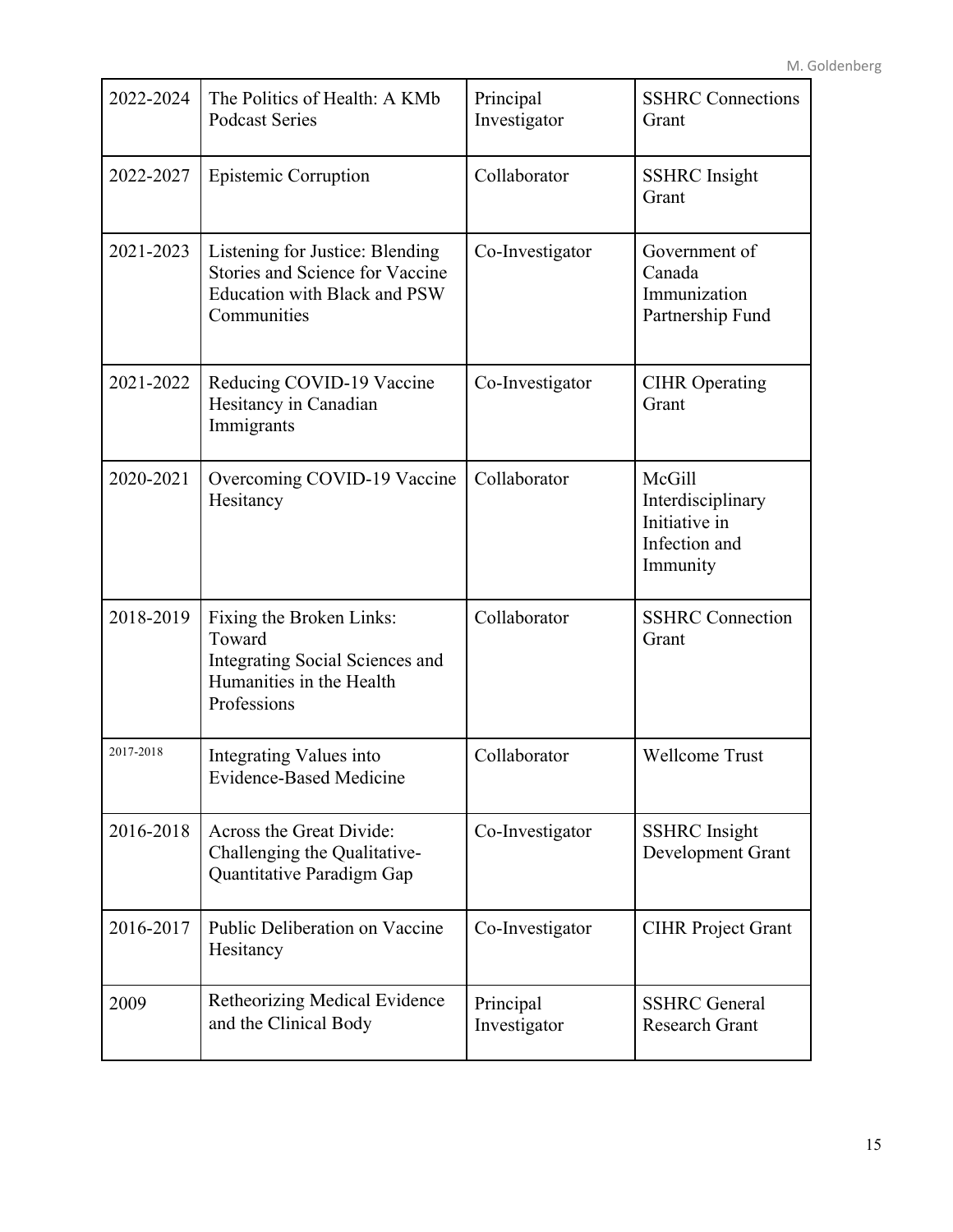| 2007-2008 | <b>Critical Debates in Evidence</b><br><b>Based Medicine</b>                                              | Co-Investigator           | Connaught Fund                                                                                |
|-----------|-----------------------------------------------------------------------------------------------------------|---------------------------|-----------------------------------------------------------------------------------------------|
| 2007-2008 | <b>Situating Science (SSRC)</b><br>Knowledge Cluster)                                                     | Co-Investigator           | <b>SSHRC</b> Strategic<br>Knowledge Cluster                                                   |
| 2007-2008 | Critical Debates in Evidence<br><b>Based Medicine</b>                                                     | Co-Investigator           | CIHR Planning and<br><b>Dissemination Grant</b>                                               |
| 2006-2007 | Post-Doctoral Funding Grant,<br>Program in Healthcare,<br>Technology, and Place,<br>University of Toronto | Principal<br>Investigator | <b>CIHR</b> Strategic<br>Initiative                                                           |
| 2006-2007 | <b>CIHR Fellowship</b>                                                                                    | Principal<br>Investigator | Ontario Women's<br>Health<br>Council/CHIR<br>Institute for Gender<br>and Health<br>Fellowship |

## **GRADUATE STUDENT ADVISING**

*Current supervision*

Orsolya Csazar (PhD, Guelph) Vanita Fernandes (MA, Guelph) Nicola Cribb (MA, Guelph)

*Current advisory committee membership*

Shannon Boss (PHIL PhD, Guelph) Tanja Samardzic (PSYC PhD, Guelph) Angela Underhill (FRAN PhD, Guelph) Meredith Bessey (FRAN PhD, Guelph) Austin Due (IHPST PhD, Toronto) Adrian Yee (IHPST PhD, Toronto) Denisa Poppa (IHPST PhD, Toronto)

### *Past supervision*

Ashley Raspopovic (PhD, Guelph) Shannon Buckley (PhD, Guelph) Amy Butchart (PhD, Guelph)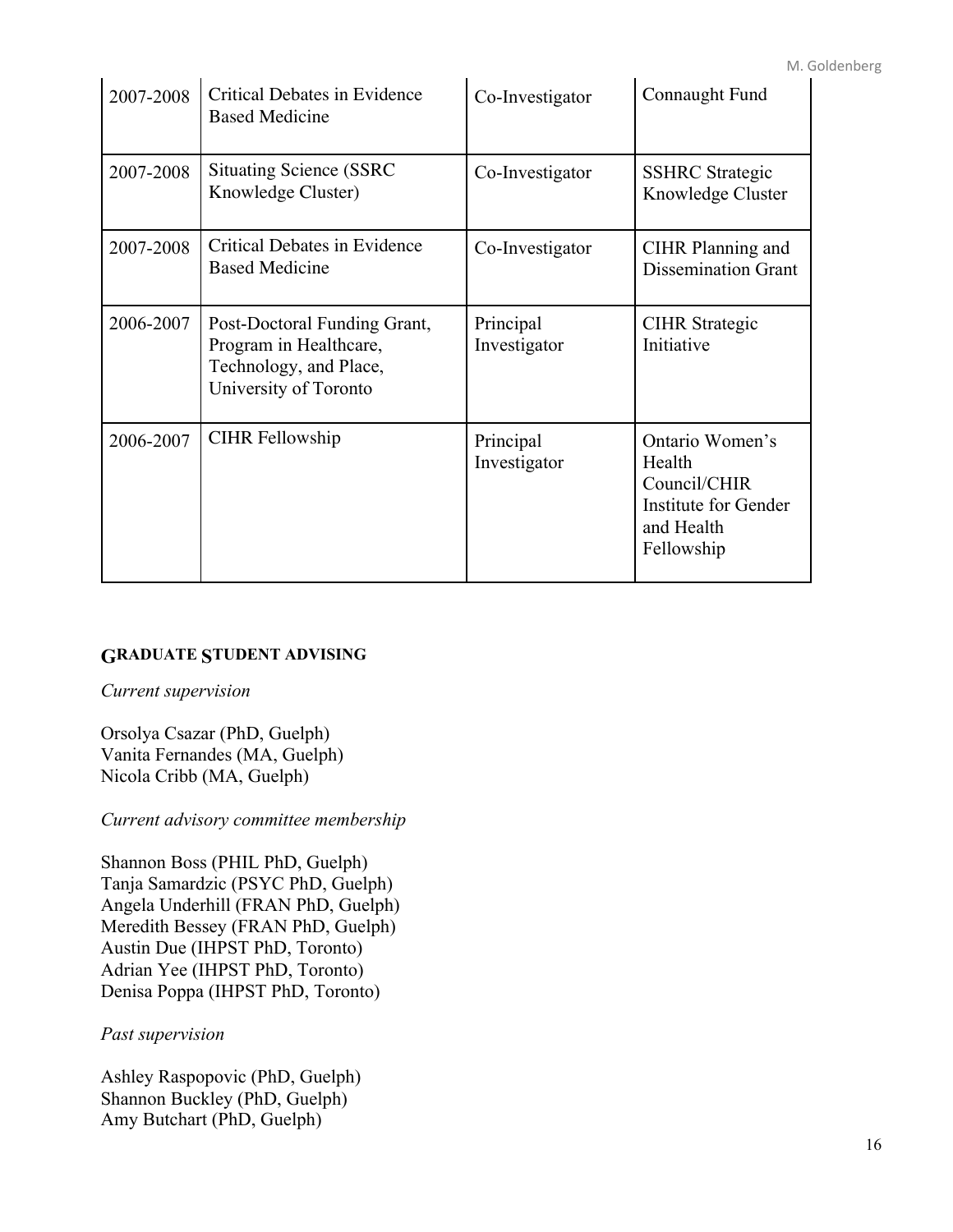Clair Baleshta (MA, Guelph) Camille Irvine (MA, Guelph)

## *Past advisory committees*

Quinn McGlade Ferentzy (PHIL MA, Guelph) Angela Van Arragon (PHIL MA, Guelph) Lauren Elliott (PHIL MA, Guelph) Lucy Langston (PHIL MA, McMaster) Boyana Peric (PHIL MA, Guelph) Amanda Jenkins (PSYC PhD, Guelph) Nicole Andrejek (SOC MA, Guelph) Michael Cournoyea (IHPST PhD, Toronto)

## *External examiner*

Ramash Prasad, PhD Dissertation in Philosophy of Medicine, University of Waterloo (2018) Teresa Branch Smith, PhD Dissertation in Science and Values, University of Waterloo (2019)

# **COURSES**

PHIL 2030 Philosophy of Medicine PHIL 2180 Philosophy of Science PHIL 3170 Critical Debates in Philosophy of Science PHIL 3390 Feminist Philosophy PHIL 3450 Ethics in the Life Sciences PHIL 4140 Current Debates in Philosophy of Science PHIL 4310 Applied Ethics PHIL 4390 Selected Topics in Philosophy PHIL 6240 Biomedical Ethics PHIL 6730 Contemporary Philosophy of Science PHIL 6760 Science and Ethics PHIL 6960 PhD Seminar ASCI 1000 Science & Society ASCI 2050 Uses of Knowledge ASCI 4000 Arts and Sciences Honours Seminar ASCI 4010 Honours Research Seminar ASCI 4020 Topics in Arts & Science Research ASCI 4030 Topics in Arts & Science Research

# **OTHER PROFESSIONAL ROLES**

*Service to the University of Guelph*

New Program Development: "Health, Culture, and Ethics" (Major and Minor) University of Guelph Senator, 2017-2020 Board of Undergraduate Studies, 2019-2020 Chair, Inclusion and Equity Committee (PHIL) 2019-2021 College of Arts Tenure and Promotion Committee, 2017-2019